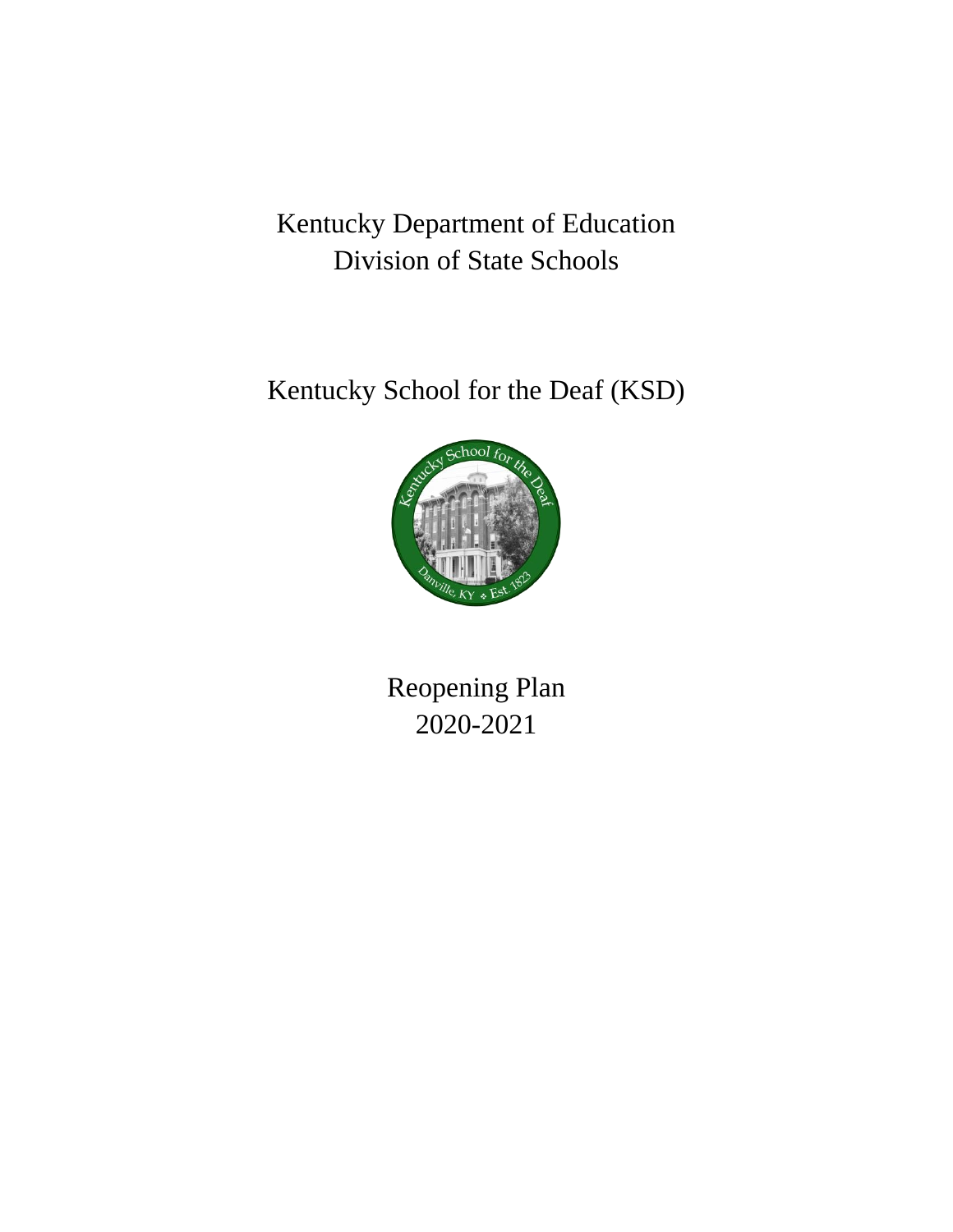# **Table of Contents**

| Cloth Face Coverings, Personal Protective Equipment, and School Health Policies 8 |  |
|-----------------------------------------------------------------------------------|--|
|                                                                                   |  |
|                                                                                   |  |
|                                                                                   |  |
|                                                                                   |  |
|                                                                                   |  |
|                                                                                   |  |
|                                                                                   |  |
|                                                                                   |  |
|                                                                                   |  |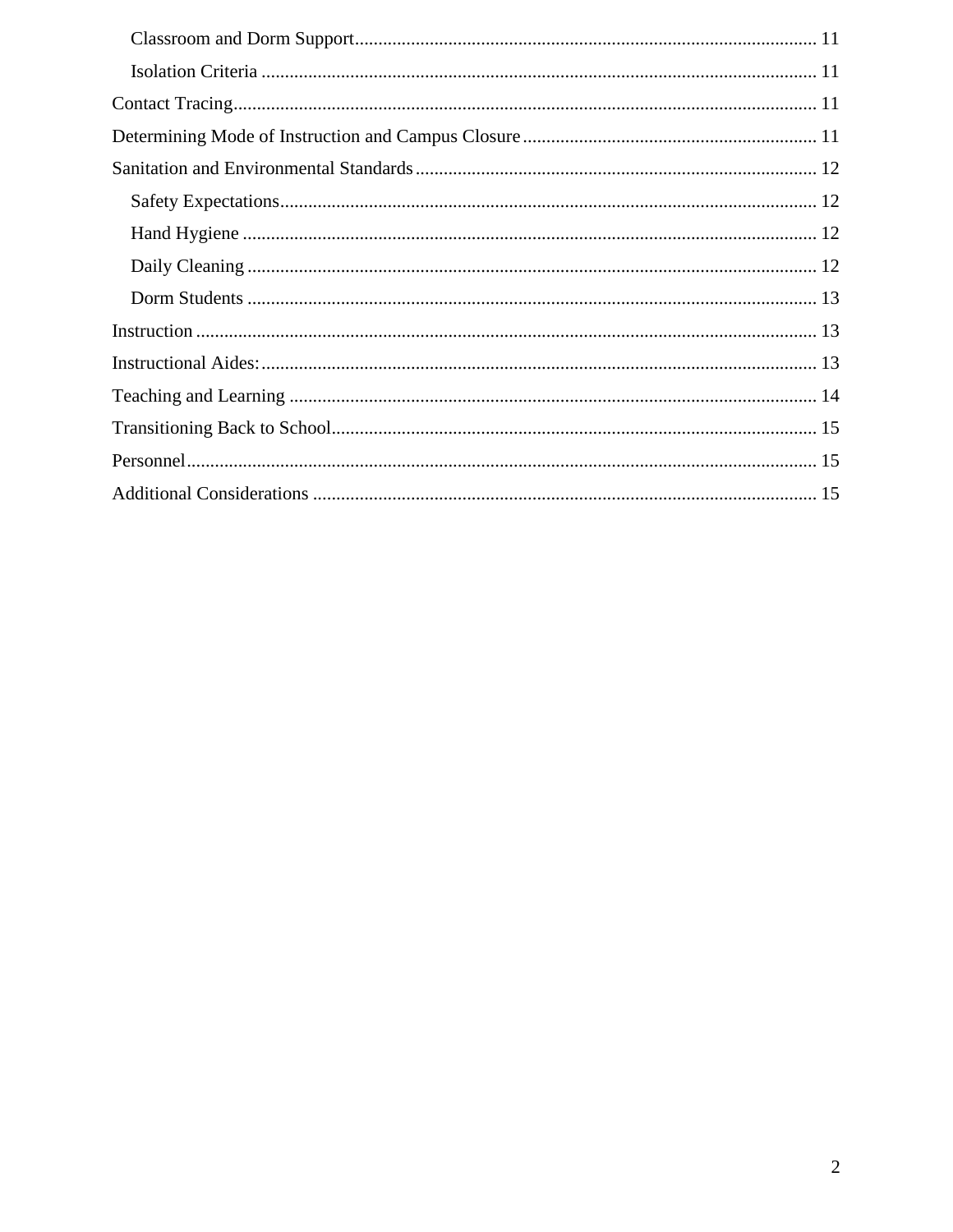## <span id="page-3-0"></span>**General Guidelines**

Kentucky School for the Deaf (KSD) worked closely with the Kentucky Department of Education, state and local public health authorities as well as the KSD Reopening Teams and KSD Executive Leadership Team during the past four months to develop this plan. **Research on COVID-19 is evolving daily; therefore, recommendations and portions of this plan may change.** KSD will continually monitor health conditions and review procedures and protocols, adjusting the plan as needed to ensure compliance with public health guidelines and local, state and federal law. KSD will follow the Kentucky Department of Education's (KDE's) [Guidance](https://education.ky.gov/comm/Documents/Safety%20Expectations_FINAL%20DOC.pdf)  [on Safety Expectations and Best Practices for Kentucky Schools \(K-12\),](https://education.ky.gov/comm/Documents/Safety%20Expectations_FINAL%20DOC.pdf) as well as any additional reopening guidance, and recommendations from the KDE and the Boyle County Health Department for re-opening schools for the 2020-2021 school year.

## <span id="page-3-1"></span>**KSD Values and Priorities for Reopening**

- Health and safety of our students and staff
- Equity in decision making
- Flexibility and responsiveness
- Robust, high quality instruction
- Assessment and analysis of student academic needs
- Social emotional support and learning

#### <span id="page-3-2"></span>**Planning for Deployment of Reopening Plan**

- Ongoing communication with KDE and Boyle County Health Department to discuss reopening of classrooms, career and technical education (CTE) and the use of dorms
- Multiple surveys to families
- Weekly attendance at Commissioner of Education's superintendent calls
- Meetings with school and campus leadership
- Established Reopening Plan Committee
- Identified Healthy at School Officer
- Communication and feedback with teachers and staff
- Review of other state Deaf schools' reopening plans
- Communication with local superintendents
- Communication with partner districts

#### <span id="page-3-3"></span>**Communications**

- Ensure family and community awareness of the KSD reopening plan and the *[Guidance](https://education.ky.gov/comm/Documents/Safety%20Expectations_FINAL%20DOC.pdf)  [on Safety Expectations and Best Practices for Kentucky Schools \(K-12\),](https://education.ky.gov/comm/Documents/Safety%20Expectations_FINAL%20DOC.pdf)* as well as points of contact
- Expectations and responsibilities of families as part of reopening plan
- Dedicated COVID-19 site with reopening plan and weekly updates of important health and safety information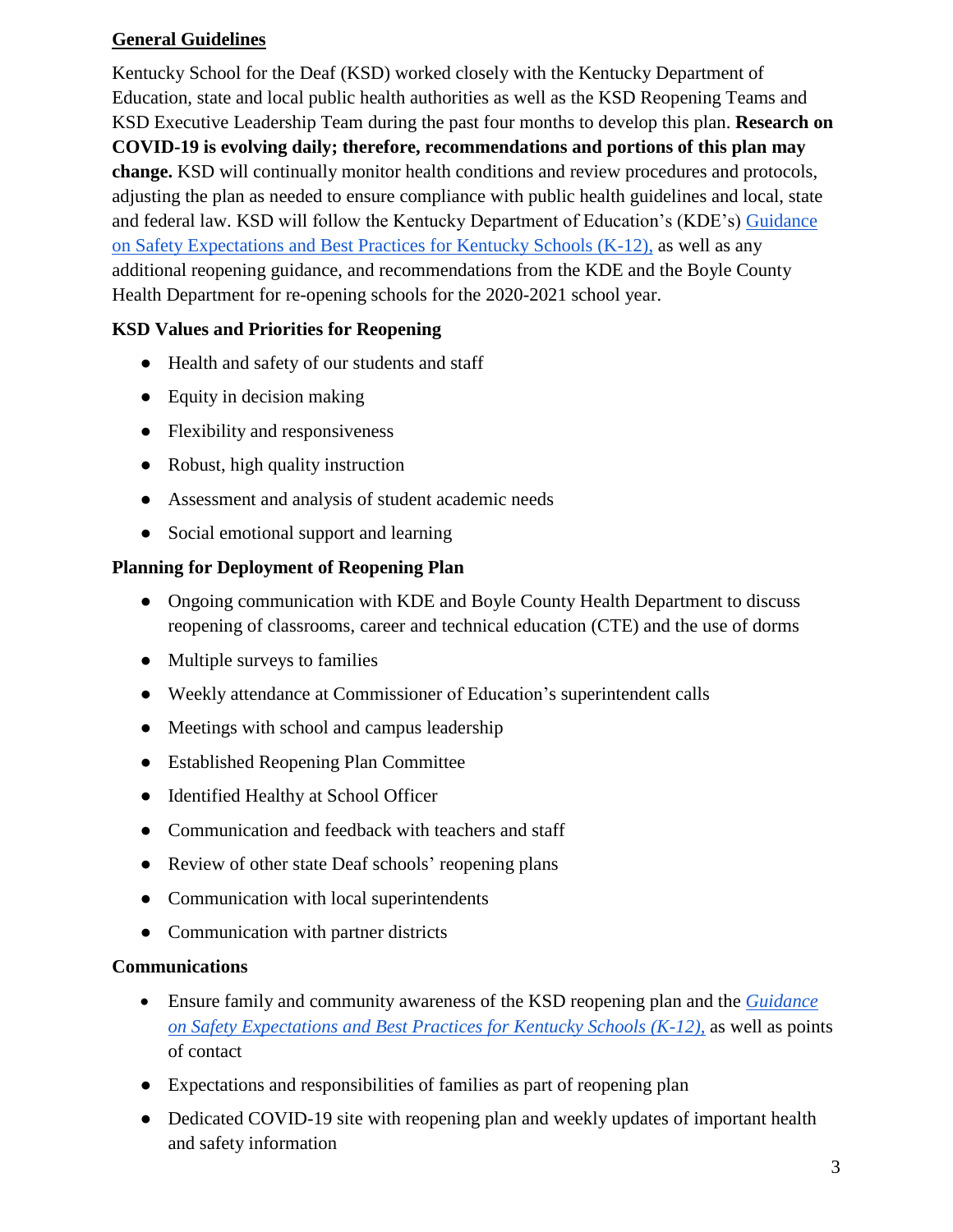- Use of parent and staff surveys to inform decision making
- Weekly communication with families regarding classroom and student life activities
- Weekly communication with leadership and staff regarding deployment of reopening plan to ensure fidelity of implementation
- Ongoing communication with partnering districts
- Training, resources and support for staff, students and families as outlined in KSD School Reopening Plan and *[Guidance on Safety Expectations and Best Practices for Kentucky](https://education.ky.gov/comm/Documents/Safety%20Expectations_FINAL%20DOC.pdf)  [Schools \(K-12](https://education.ky.gov/comm/Documents/Safety%20Expectations_FINAL%20DOC.pdf)*

## <span id="page-4-0"></span>**Daily Procedures**

## <span id="page-4-1"></span>**District Bus - Arrival**

- Direct buses when to unload.
- Buses will be unloaded one at a time.
- Assigned staff will assist with unloading.
- Specific waiting areas will be designated for elementary, middle and high school.

## <span id="page-4-2"></span>**District Bus - Dismissal**

- Students will be dismissed by district.
- Specific waiting areas will be designated for elementary, middle and high school.
- High school students will load buses first.
- Middle school students will load buses second.
- Elementary school students will load buses last.
- When loading, students will choose seats on the bus starting from the back to the front of the bus.

# <span id="page-4-3"></span>**Parent Drop-off and Pick-Up**

- Parents will park in the designated parking space and remain in car.
- Upon arrival, the student should remain in the car until an assigned staff member arrives at the car.
- An assigned staff member will walk with the student to the car for dismissal.
- No parents are permitted inside the buildings unless arrangements are made in advance .

# <span id="page-4-4"></span>**Use of Fleet Cars**

- Staff will follow all sign-out procedures to obtain a campus vehicle when transporting students or staff. Students' initials will be identified on the form as part of check-out to assist with contact tracing of students and staff.
- Staff will follow all social distancing, face covering and sanitation guidelines.
- Students will follow social distancing and face covering guidelines.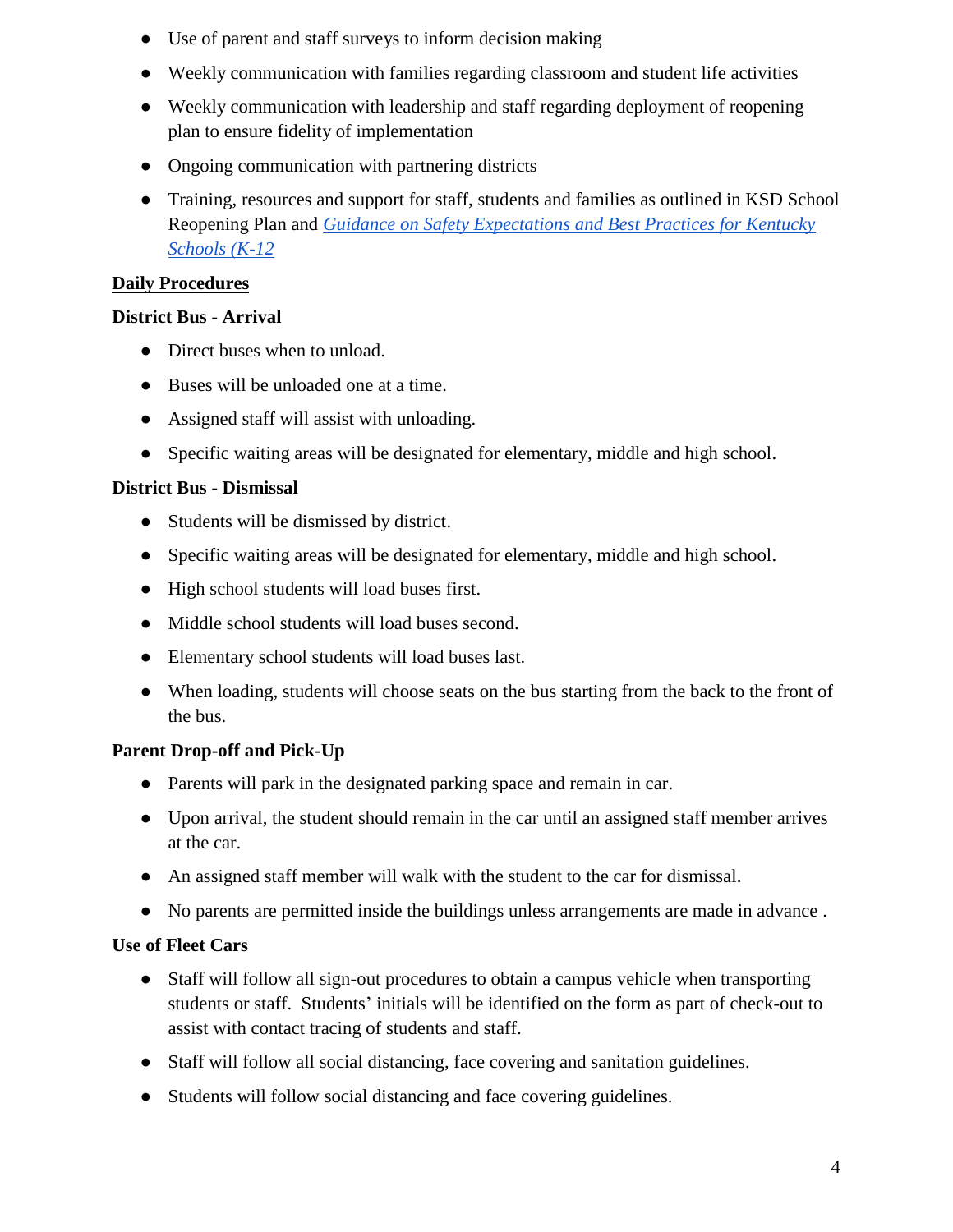## <span id="page-5-0"></span>**Transition to and from School Building**

- Specific entryways for students and staff have been identified for elementary, middle and high to maintain social distancing and support contact tracing.
- No more than one class should transition at a time within elementary, middle and high during bus dismissal.
- Staff will be notified when it is permissible to transition students during bus dismissal.
- Medically fragile students will receive priority to ensure timely and safe transfer.
- Arrival of dorm students will be staggered.
- Dorm students will be escorted to school buildings to remain in designated groups.

## <span id="page-5-1"></span>**Temperature Checks**

- Temperatures will be taken by bus drivers prior to boarding for school.
- Temperatures will be taken again by school staff upon arrival at school.
- Dorm staff will be responsible for taking temperatures of students in dorms before leaving the dorm. If a student has a temperature greater than 100.4, dorm staff will record the temperature and notify the school nurse.
- Special procedures have been identified should a student's temperature be greater than 100.4 and are addressed in the section on Screening and School Exclusion.

#### <span id="page-5-2"></span>**Breakfast**

- Dorm Students: Breakfast will be delivered to the dorms each morning for all residential students. Student Life staff will distribute the meals. Students will eat in their rooms prior to the start of classes.
- Day Students: A Grab & Go breakfast bag will be available for all day students upon arrival at school. Students will eat in their respective classrooms prior to the start of classes.

## <span id="page-5-3"></span>**Social Distancing**

## <span id="page-5-4"></span>**Campus Visitors**

- To minimize exposure, KSD is temporarily suspending all campus visitors with the exception of those essential to campus operations. The following non-staff are permitted on campus:
	- Parent drop-off or pick-up
	- Contractors
	- Emergency Personnel
	- Postal and Delivery services
	- Others determined by campus administration
- All campus visitors are required to wear face coverings and will be subject to the KSD visitor health screening process before allowed entry to campus.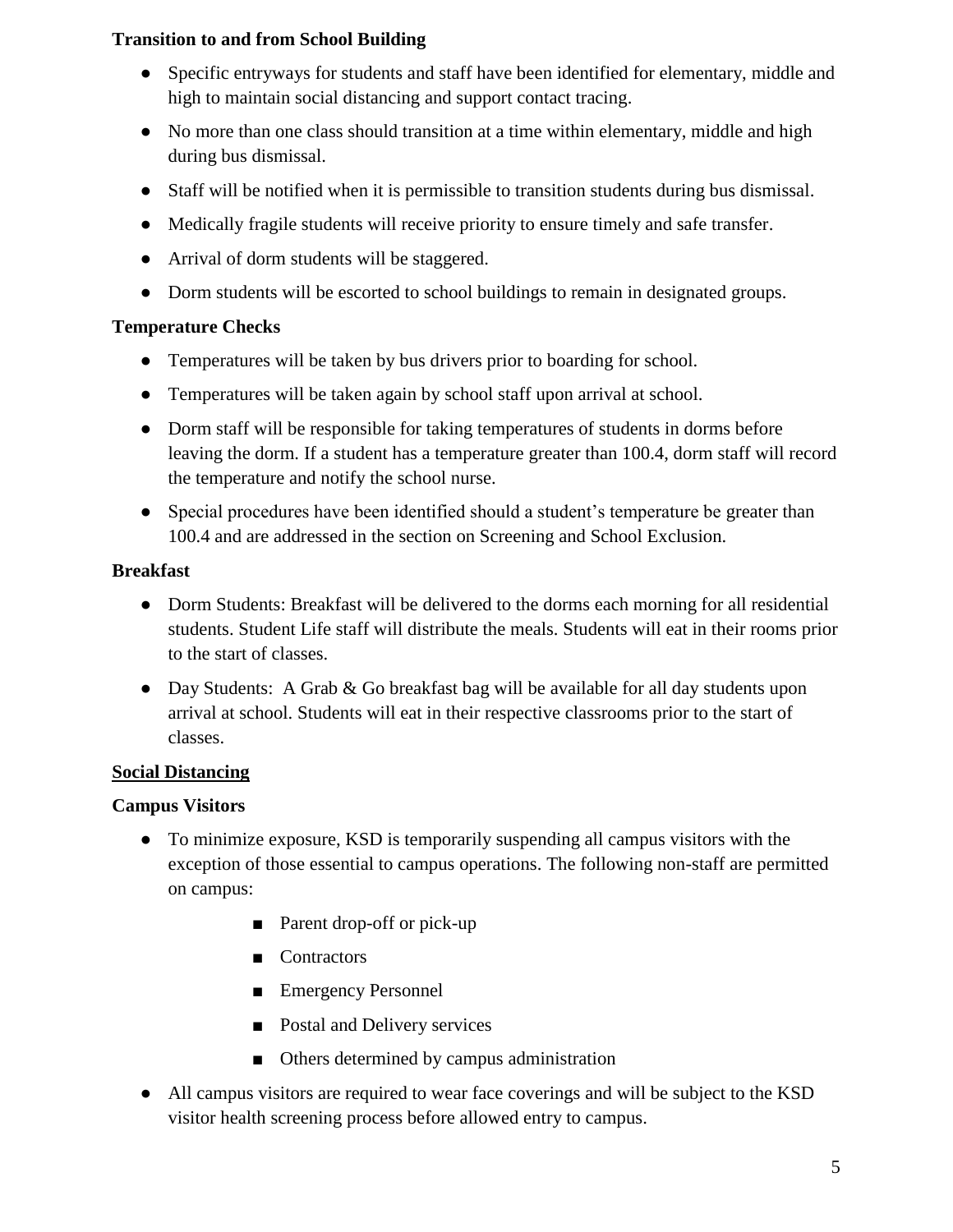## <span id="page-6-0"></span>**Cafeteria**

- Cafeterias have assigned seating for students during lunch and dinner to safely allow students to eat.
- Mealtimes will be staggered to prevent overcrowding.
- Tables and chairs have been spaced to adequately allow for required spacing.
- Additional sinks have been added to support social distancing.
- Areas have been marked where students should stand when moving through the meal line.
- Masks must be worn unless actively eating or drinking.
- Disposable utensils and plates will be used.
- No sharing of food or utensils will be allowed.

#### <span id="page-6-1"></span>**Classrooms**

- Classrooms have been modified or relocated to accommodate social distancing and safety of students and staff.
- Teachers are encouraged to conduct classes or social time outside as much as weather conditions permit.
- Furniture placement has occurred to support social distancing.
- Barriers have been placed in some areas to support direct instruction for students.

#### <span id="page-6-2"></span>**Dorms**

- Bedrooms have been modified to accommodate only one student per bedroom.
- Bathrooms have reduced capacity with identified stalls and sinks to ensure social distancing. Staggered times will be utilized to maintain small groups and or individual use (dorm bathrooms).
- Common areas and hallways have been marked to identify where students should stand or walk during transitions.
- Capacity has been identified for areas within the dorms to prevent overcrowding and the congestion of students during social time.
- Reminder posters and floor markings will be posted in dorms to encourage students to maintain social distancing.
- Student Life is strongly encouraged to conduct social time outside as much as weather conditions permit or to utilize larger indoor spaces (gym, recreational rooms) that allow for increased social distancing.

#### <span id="page-6-3"></span>**Lockers**

● Students will access lockers at staggered times. Students will be encouraged to limit items brought from home.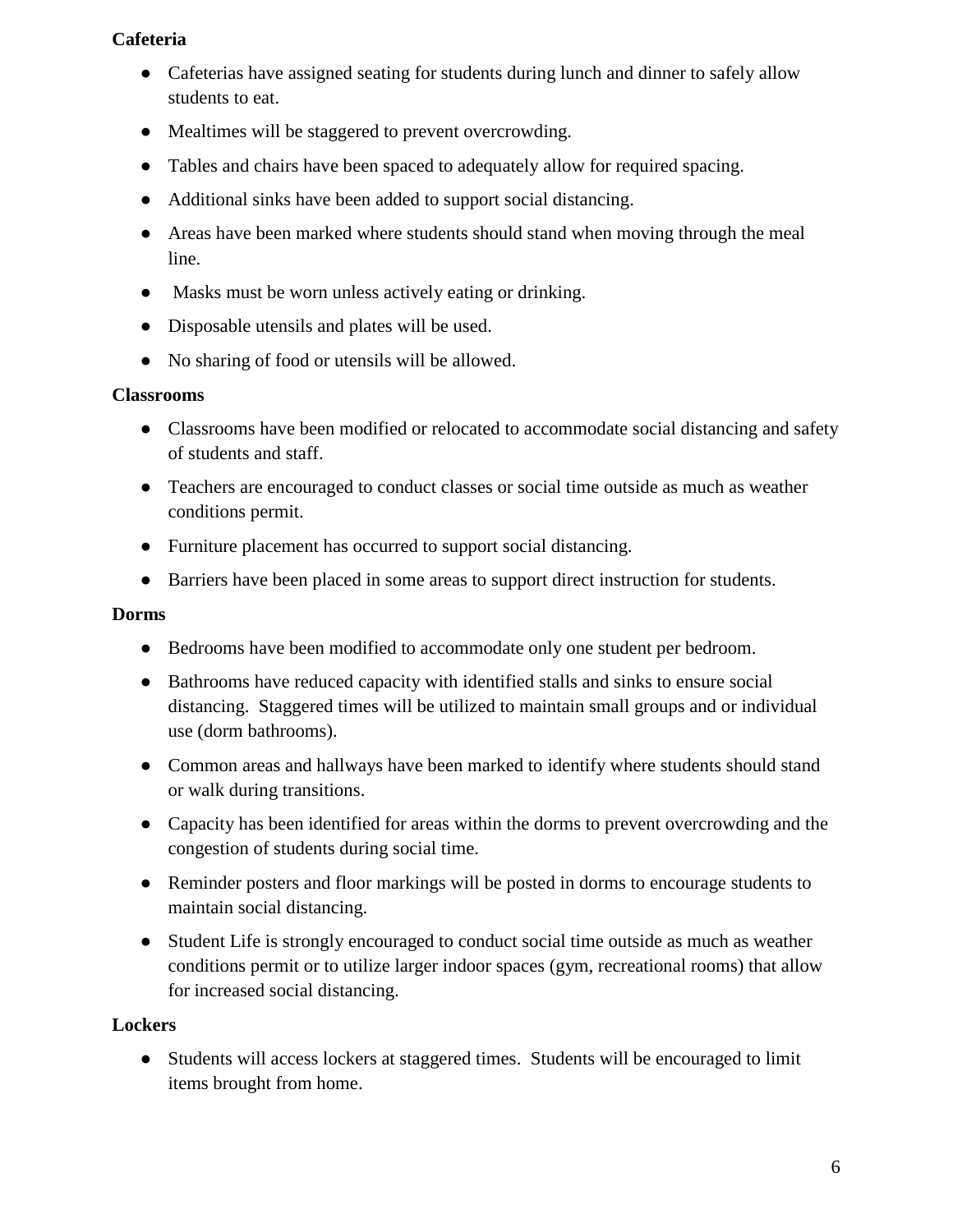#### <span id="page-7-0"></span>**Nurses Office/Infirmary**

• If a student becomes ill or requests to see the nurse, the teacher will send a text message to the nurse. The nurse will go to the classroom to escort the student to the nurse's office to be examined.

## <span id="page-7-1"></span>**Staff and Student Meetings/Assemblies**

- Staff meetings larger than 10 will be conducted via Zoom or conducted in the gym to allow for extended social distancing.
- Student meetings will be conducted in the gym in groups of elementary, middle or high.
- All school wide assemblies are cancelled at this time.
- Admissions and Release Committee (ARC) meetings and parents meetings will be conducted virtually unless otherwise directed by the Director of Special Education and School Principal.

## <span id="page-7-2"></span>**Playground and Exercise Equipment**

- The staggered use of equipment will be used to prevent overcrowding.
- Supervision is required for any student to be in the playground or exercise area.
- Capacity and rules per each piece of equipment are clearly marked to support social distancing and student use.
- Staff will clean equipment after use.
- Students will wash hands before and after use.

#### <span id="page-7-3"></span>**Restrooms**

- Bathrooms have reduced capacity with identified stalls and sinks to ensure social distancing.
- Staggered times will be utilized to maintain small groups and or individual use (dorm bathrooms).
- Students needing to use the restroom during an unscheduled break will be either be escorted, at the elementary school, by staff or middle and high school students will signin and out when going to the restroom.
- Reminder posters and floor markings will be posted in restrooms to encourage students to maintain social distance.

## <span id="page-7-4"></span>**Transitions**

- Hallways and common areas are marked to ensure social distancing and ensure transitions are efficient and maintain proper distance.
- Staff and students should keep at least six feet apart when moving across campus.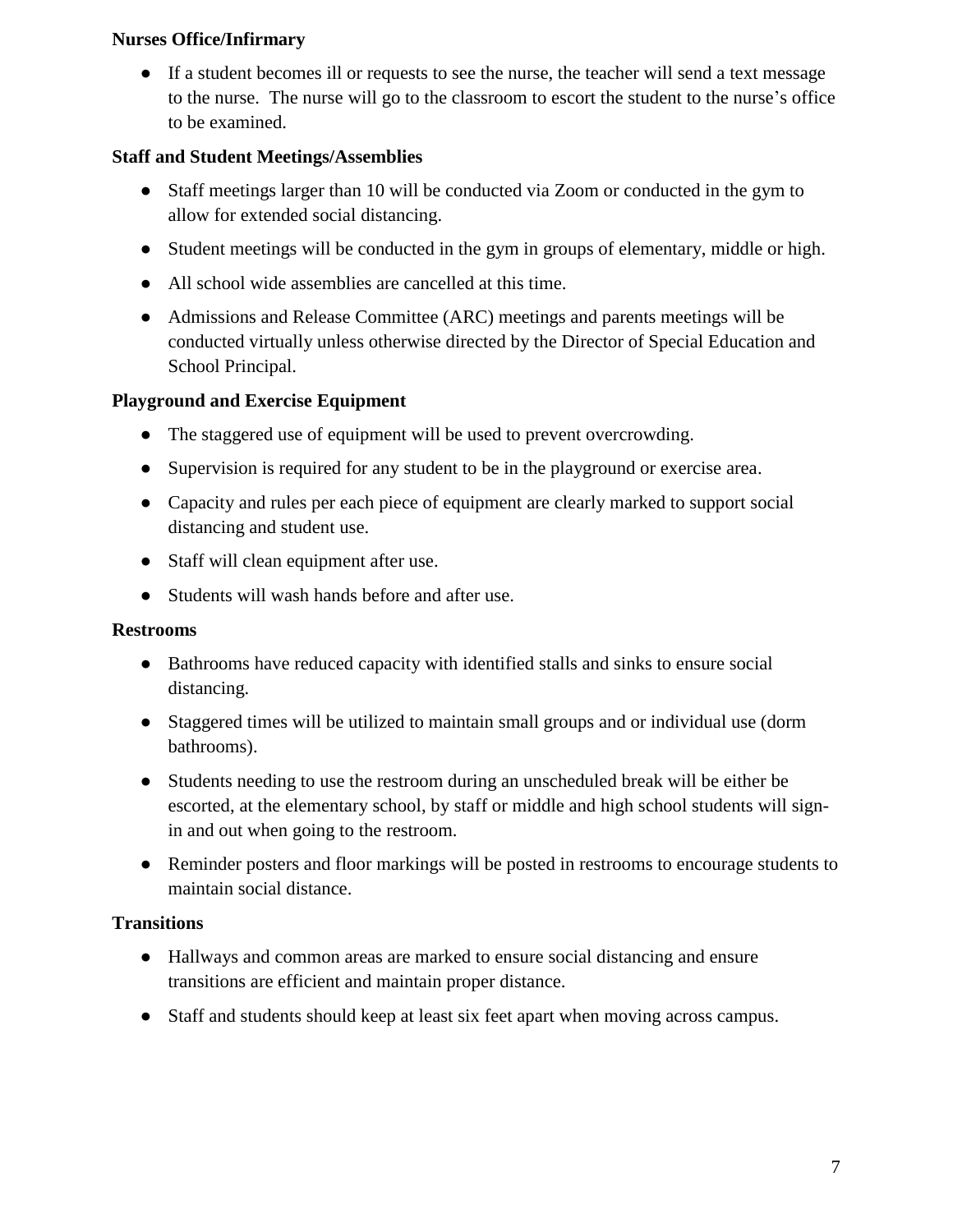## <span id="page-8-0"></span>**Cloth Face Coverings, Personal Protective Equipment, and School Health Policies**

#### <span id="page-8-1"></span>**Masks**

- Masks must be worn by all staff and students at all times when in buildings. Masks should not be lowered during the school day, even if all students and staff are seated six feet apart. Masks should only be lowered when actively eating or drinking.
- School Guidelines (P.R.I.D.E) will be adapted to reflect the requirement of wearing masks across the school and workday and posted across campus.
- Students will be required to remove the mask they arrive at school with and store it in a provided plastic bag. Clean masks will be provided to the students to wear across the school day. At the end of the day, students will put the masks in the assigned container and put on their personal mask to return home. Staff will be assigned to wash masks daily.
- Staff and students are provided with a state approved clear mask to allow for facial expressions to be viewed. It is the staff or student's choice to wear either a clear or cloth mask.
- Preschool and kindergarten students are not required to wear masks. However, students will be offered opportunities to practice wearing their masks.
- Designated times are identified for students to be outside and socially distanced to remove masks for an opportunity for fresh air.
- Masks should:
	- Fit snugly but comfortably against the side of the face
	- Cover both mouth and nose
	- Be secured with ties or ear loops
	- Allow for breathing without restriction
	- Be able to be laundered and machine dried without damage or change to shape

#### <span id="page-8-2"></span>**Personal Protective Equipment**

- Staff will follow th[e](https://education.ky.gov/comm/Documents/Safety%20Expectations_FINAL%20DOC.pdf) personal protective equipment policy outlined in the Guidance on Safety [Expectations and Best Practices for Kentucky Schools \(K-12\)](https://education.ky.gov/comm/Documents/Safety%20Expectations_FINAL%20DOC.pdf) and the [COVID-19](https://education.ky.gov/comm/Documents/Reopening%20Considerations%20for%20Exceptional%20Learners%20and%20Preschool%20FINAL.pdf)  [Considerations for Reopening Schools: Exceptional Learners and Preschool Students.](https://education.ky.gov/comm/Documents/Reopening%20Considerations%20for%20Exceptional%20Learners%20and%20Preschool%20FINAL.pdf)
- Reasonable accommodations for Individual Education Programs (IEPs) or 504s that include administration of daily medications, emergency medications (metered dose inhalers, Epinephrine injections, Glucagon injections), intranasal medications, insulin injections, student position changes, hygiene needs (diapering, dressing changes, etc.) that include use of:
	- Surgical masks
	- Face shields
	- Gloves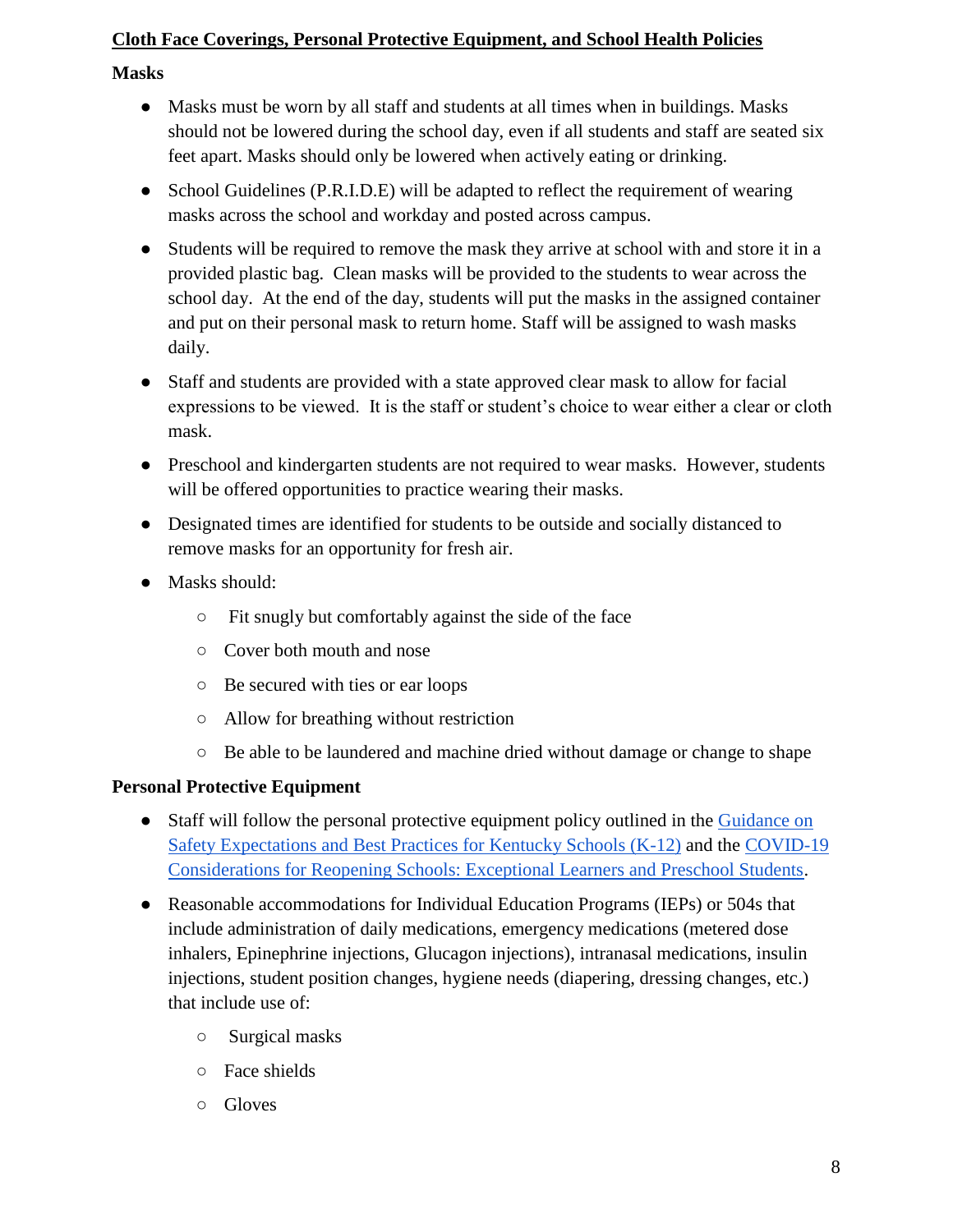- Staff will be offered PPE for protection (face shield, lab coats, gloves) should they so choose.
- Students and staff should cough and sneeze into their elbow or tissue. Deposit the used tissue into a waste basket.
- When providing hand-over-hand assistance to a student, staff will wear gloves, surgical masks and face shields.
- In the case of physical restraint, staff will follow the guidelines outlined on page five of th[e](https://education.ky.gov/comm/Documents/Reopening%20Considerations%20for%20Exceptional%20Learners%20and%20Preschool%20FINAL.pdf) [COVID-19 Considerations for Reopening Schools: Exceptional Learners and](https://education.ky.gov/comm/Documents/Reopening%20Considerations%20for%20Exceptional%20Learners%20and%20Preschool%20FINAL.pdf)  [Preschool Students.](https://education.ky.gov/comm/Documents/Reopening%20Considerations%20for%20Exceptional%20Learners%20and%20Preschool%20FINAL.pdf)
- When attending to hygiene needs of students, staff will wear gloves in addition to both a surgical mask and a face shield. Staff may also choose to wear a surgical gown.
- Gloves are required for the following:
	- Cleaning and sanitation
	- Food service
	- School health procedures (catheterization, tube feeding, etc)

## <span id="page-9-0"></span>**School Health Policies**

KSD will follow all current health policies in addition to following local health department recommendations and [Centers for Disease Control and Prevention \(CDC\)](https://www.cdc.gov/coronavirus/2019-ncov/downloads/cloth-face-covering.pdf)  [guidelines](https://www.cdc.gov/coronavirus/2019-ncov/downloads/cloth-face-covering.pdf) as it relates to the wearing of masks and personal protective equipment.

#### <span id="page-9-1"></span>**Screening and School Exclusion**

#### <span id="page-9-2"></span>**Daily Health Screening**

- A staff member will screen temperatures of anyone entering campus. Individuals will only be admitted to campus after they have provided assurances of "No" to each of the following question:
	- o Do you have a fever of 100.4 º F or more?
	- o Do you have a new cough?
	- o Do you have any shortness of breath?
	- o Do you have chills?
	- o Do you have muscle pain?
	- o Do you have a sore throat?
	- o Are you experiencing a new loss of taste or smell?
	- o Do you have gastrointestinal symptoms (vomiting, diarrhea, etc.)?
- All school staff are required to complete the COVID-19 Employee Health Assessment Form daily when entering campus and will submit it to their immediate supervisor at the end of each pay period.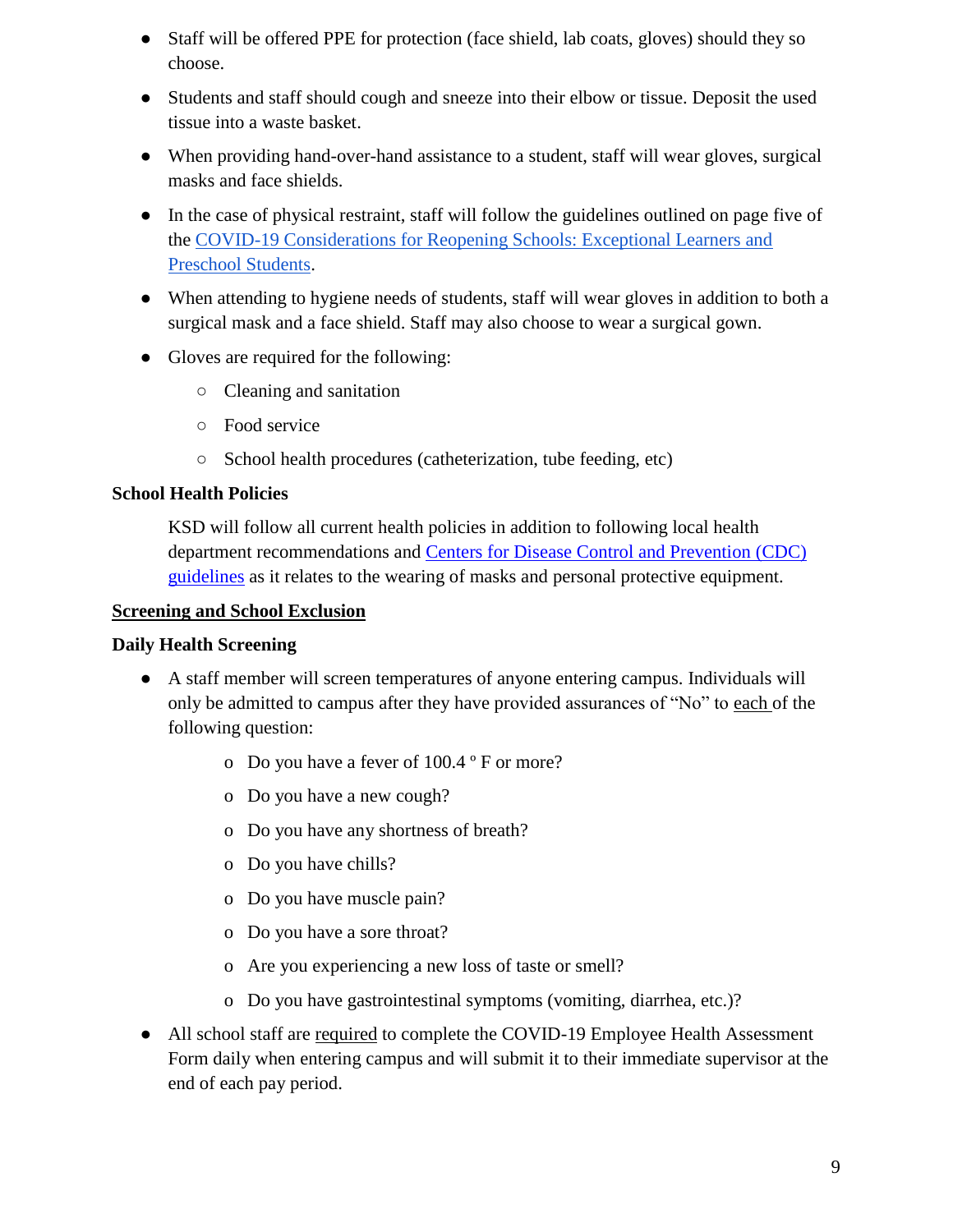### <span id="page-10-0"></span>**Parent Communication and Expectations**

- Parents and guardians will be provided educational information and materials regarding expectations related to keeping their child home if they show any symptoms of COVID-19.
- It is the responsibility of the parent or guardian to monitor the health of their child prior to sending them to campus, which includes taking their temperature daily. If there are any concerns or doubts about sending their child, they should contact the school nurse.
- Parents should report to the school nurse if their child tests positive for COVID-19 or if their child is quarantined due to exposure to COVID-19.

## <span id="page-10-1"></span>**Sick Staff**

- If a staff member has any of the following signs, they should remain at home and **must** contact their supervisor prior to missing any work:
	- Temperature greater than 100.4
	- New uncontrolled cough that causes difficulty breathing
	- Gastrointestinal Issues (vomiting/diarrhea)
	- New Rash
	- Exposure to a COVID-19 case during a 48-hour period before onset of symptoms until meeting criteria for discontinuing home isolation.
- Supervisors will communicate with school nurse, principal and KSD human resources via email on the day the staff member calls in sick if it is indicated they are missing work due to the above mentioned COVID-19 criteria or if quarantined due to exposure to COVID-19.

## <span id="page-10-2"></span>**Sick Student**

- If a student becomes ill or requests to see the nurse, the teacher will send a text message to the nurse. The nurse will go to the classroom to escort the student to the nurses' office to be examined.
- If the student displays any of the following, they will be sent home:
	- Temperature greater than 100.4
	- New uncontrolled cough that causes difficulty breathing
	- Gastrointestinal Issues (vomiting/diarrhea)
	- New Rash
	- Exposure to a COVID-19 case during a 48-hour period before onset of symptoms until meeting criteria for discontinuing home isolation.
- It is the responsibility of the family to pick their child up from school within a reasonable time should they become sick. However, under extreme circumstances, KSD staff will transport a student home or work with the student's home district to transport the student home.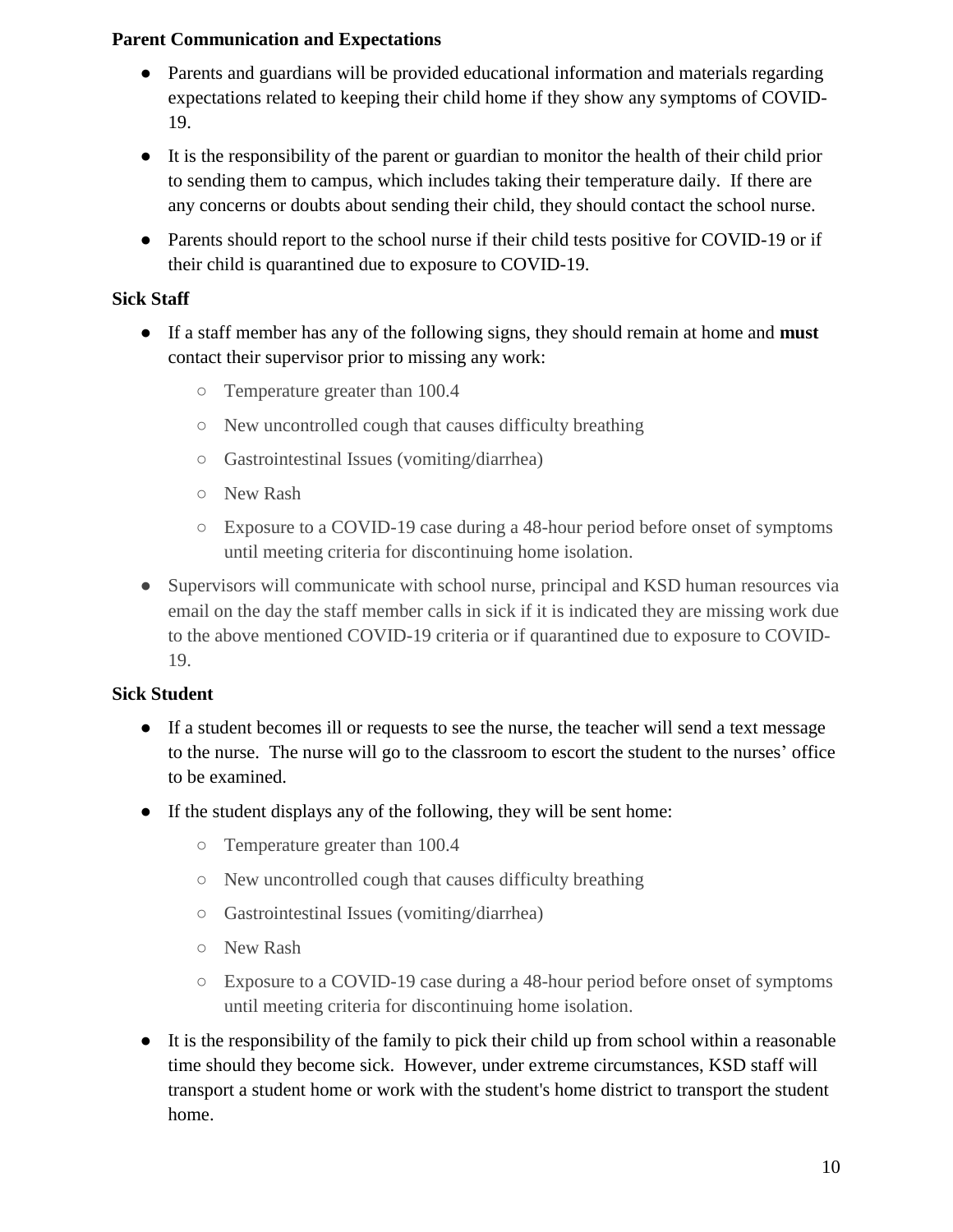● A student may only return to school once it is cleared by either the nurse and or based on the guidance of the health department.

## <span id="page-11-0"></span>**Classroom and Dorm Support**

- Teachers will contact the nurse to escort the student to the health center to be assessed.
- Each teacher and dorm group will be provided with a miniature first aid kit to reduce traffic of students in the hallways.
- Dorm staff will be responsible for checking temperatures of dorm students before leaving the dorm. Only temperatures above 100.4 will be recorded and the nurse needs to be notified. Day students will have their temperatures taken prior to entering the building.

## <span id="page-11-1"></span>**Isolation Criteria**

- Designated area for isolation of students: Kerr Hall Room 204
- Isolation room is for students with COVID-19 symptoms who are waiting to be picked up by parents.
- It is the responsibility of the family to pick their child up from school within a reasonable time should they become sick. However, under extreme circumstances, KSD staff will transport a student home or work with the student's home district to transport the student home.
- Students are permitted to return to school when the local health department or the student's provider provides clearance documentation for school record.

## <span id="page-11-2"></span>**Contact Tracing**

- Any suspected COVID-19 symptoms will be reported to the Boyle County Health Department to determine next steps for possible contact tracing.
- KSD will cooperate and support the contact tracing process conducted by the Boyle County Health Department.
- Any suspected cases will be immediately reported to the Director of the Division of State Schools.

## <span id="page-11-3"></span>**Determining Mode of Instruction and Campus Closure**

- Follow four-color metric to guide school officials in deciding whether to offer in person, virtual or hybrid instruction amid the COVID-19 pandemic. This will include review of partnership district status, reports of KSD students sent home sick, staff or students sent home with suspected symptoms of COVID-19 and confirmed cases of COVID-19.
- Designated staff will complete daily reporting of any isolations, quarantines of staff or students and any reported cases of COVID-19 to the KDE Director of the Division of State Schools and the Boyle County Health Department.
- Meeting weekly to examine local and partnership status to determine
	- If school is green or yellow to remain open offering on-campus classes
	- If school is on orange to determine the appropriate mode of instruction for the upcoming week.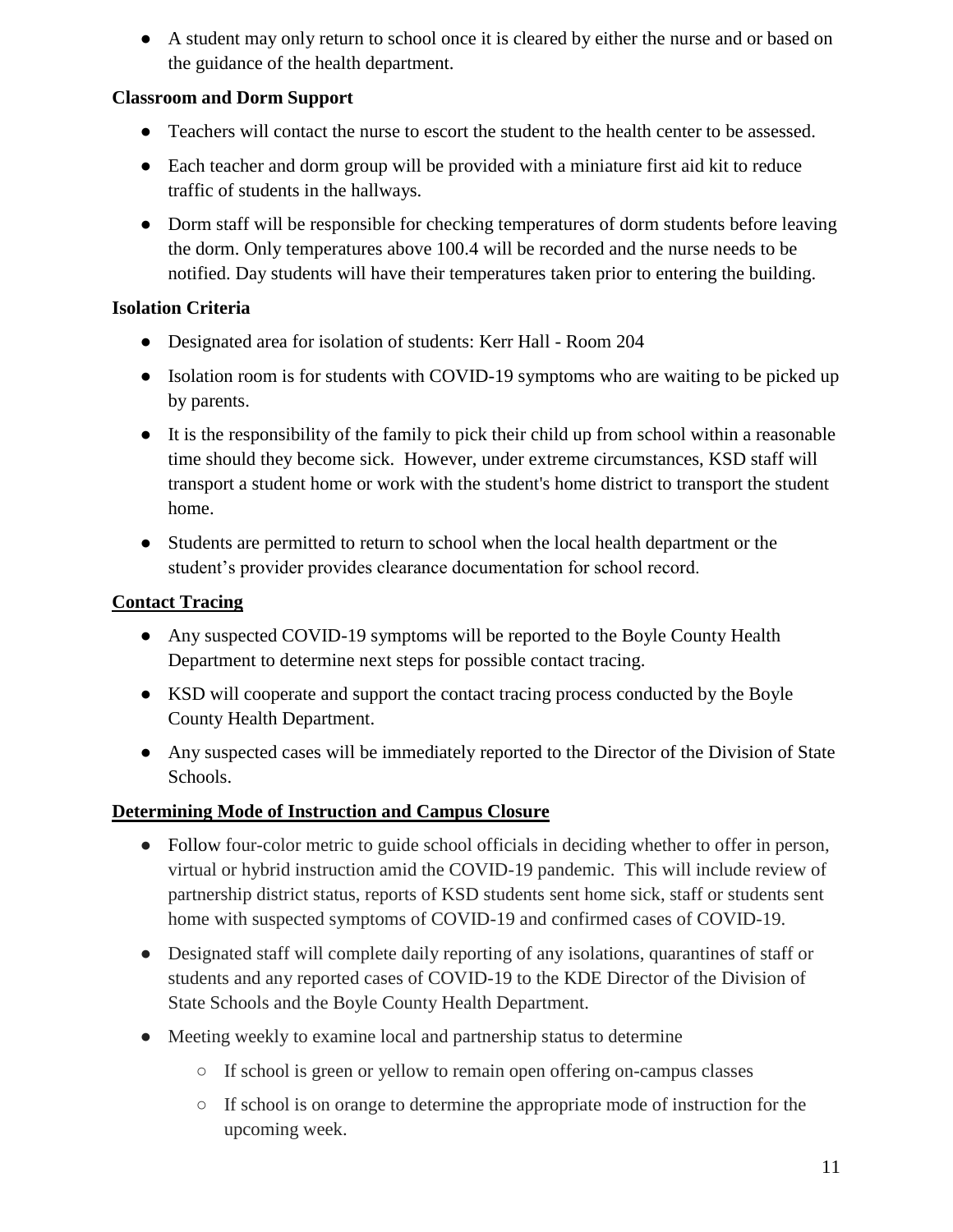- If school is on red to determine how long school will remain closed. Students will all be on virtual campus.
- Partnership districts, parents and Boyle County Health Department will be notified weekly of school color code status and the mode of instruction for the upcoming week.

## <span id="page-12-0"></span>**Sanitation and Environmental Standards**

#### <span id="page-12-1"></span>**Safety Expectations**

- Signs will be posted across campus to encourage proper hand washing.
- Daily cleaning all occupied buildings
- Collaboration with Boyle County Health Department on all environment health program to ensure proper ventilation as well as sanitation plans
- Outdoor classrooms and social time will be conducted outside when possible.
- Windows will be opened in all classrooms and dorms weather permitting to ensure proper ventilation.
- All staff will be trained on proper cleaning techniques to be used daily across campus.
- Training for students on proper hygiene and cleanliness
- Dorm bedrooms will have covering at the threshold to prevent exchange of air between rooms during sleeping hours. Staff will maintain bed check procedures every 15 minutes.

## <span id="page-12-2"></span>**Hand Hygiene**

- Cleaning supplies are available in office building, classrooms, restrooms, dorms and cafeteria along with hand towels.
- Hand sanitizer will be provided to all classrooms as well as placed in common areas and offices.
- Students will be trained on proper hand-washing techniques.
- Students will be given opportunities to wash their hands frequently across the school day including before meals and after school classroom activities.

# <span id="page-12-3"></span>**Daily Cleaning**

- Custodial staff have been assigned to work in school buildings across the school day for cleaning of surfaces, doors and windows.
- Restrooms will be cleaned after each restroom break.
- Teachers will be provided with bleach solution to wipe down surfaces.
- Dorm staff will be assigned to clean dorm areas including bathrooms, surfaces, doors and windows.
- Buses and fleet cars will be cleaned after each use.
- Water fountains will not be used for drinking; however, designated water fountains will be made available for students to fill water bottles.
- Playground and exercise equipment will be cleaned after each use.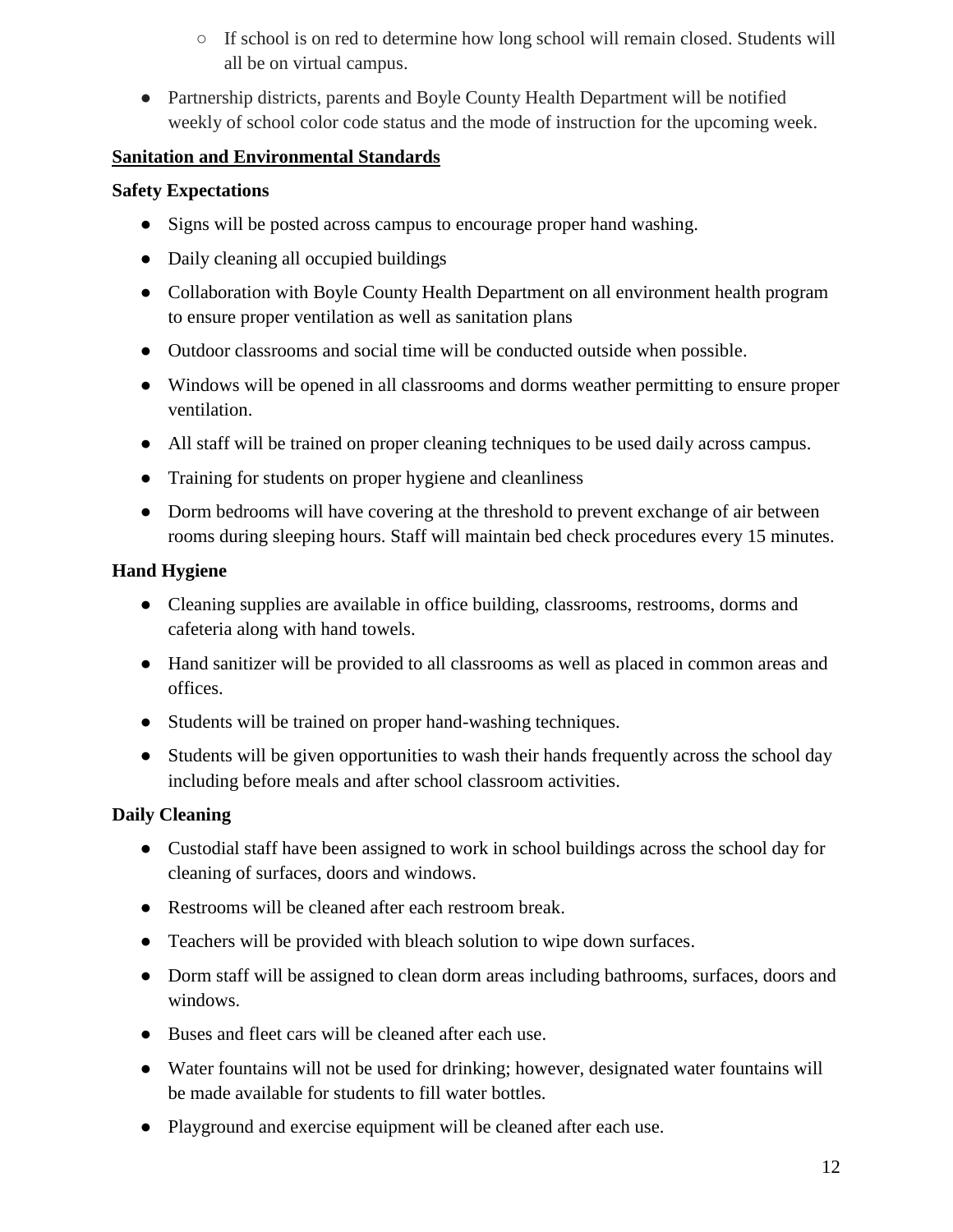#### <span id="page-13-0"></span>**Dorm Students**

- Dorm students are expected to shower daily.
- Clean clothing daily.
- Put soiled clothes in plastic bag to be returned home.
- When arriving on campus on Sunday, students will change into new clothes and put the clothes changed from into a plastic bag provided by staff.
- Only one student at a time in the bathroom area with all surfaces sanitized when finished. Elementary school staff will assist with cleaning. Middle and high school students are expected to wipe the bathroom area after each use.

## <span id="page-13-1"></span>**Instruction**

- Parents are offered two options: On-campus Learning or Virtual Instruction. Once parents have made this selection, they will not be permitted to change at least through Christmas. Campus leadership will make an assessment to determine if any changes will be permitted based on positivity rates, class size and dorm availability.
- One teacher per building (elementary, middle and high school) will be designated as the virtual teacher. They will work with the case manager, content teacher and counselor for the planning and delivery of instruction.
- In the case where synchronous teaching can effectively occur, it will be used instead of the virtual teacher providing the instruction
- On-going assessments and evaluations will occur to identify gaps and adjust instruction and student supports.
- Staff will have ongoing professional learning opportunities in the areas of technology, providing feedback to students, assessment and bilingual instruction.
- Case managers (middle and high school) and homeroom teachers will be in weekly contact with families to report student progress.
- Teachers that provide support to all three levels will provide instruction and services in the building for which the students are located.
- Teachers will work with administrators and peers to ensure class changes, restroom breaks and transitions are fully coordinated and supervised and follow all Healthy at School guidance.
- Instructional aides (those not assigned to specific students) will be scheduled to optimize support classrooms, transitions and lunch.

# <span id="page-13-2"></span>**Instructional Aides:**

- Instructional aides Instructional Aides will be assigned to various rooms and buildings based on directive from the principal, assistant principal and Team Leaders.
- Instructional Aides will be available to work across all levels (ES, MS, HS) and all grades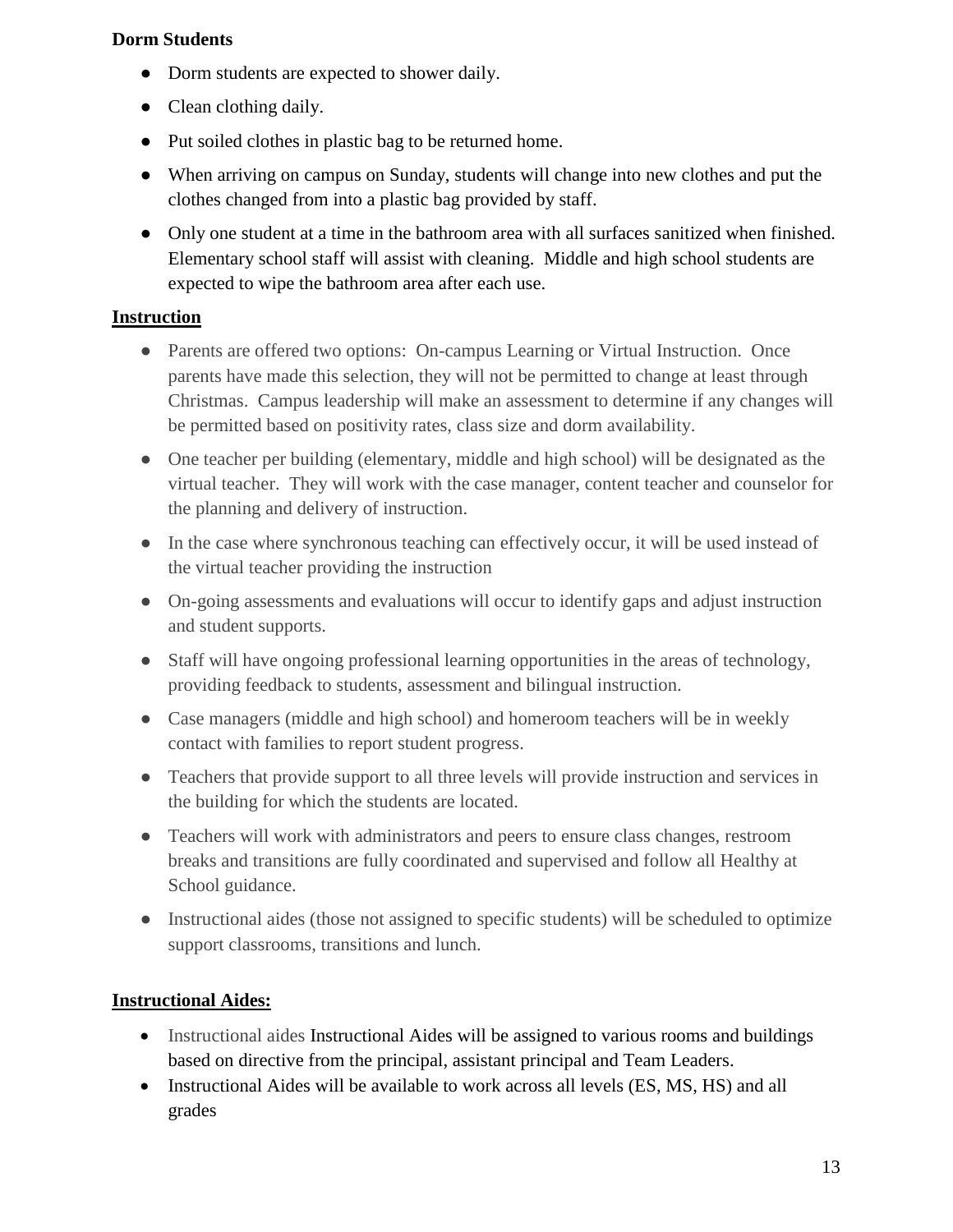- Instructional Aides will follow the Guidance on Safety Expectations and Best Practices [for Kentucky Schools \(K-12\).](https://education.ky.gov/comm/Documents/Safety%20Expectations_FINAL%20DOC.pdf)
- Instructional Aides will help monitor the bathrooms, hallways and transitions between classes.
- Instructional Aides have bus duties such as loading and unloading students from the buses.
- Instructional Aides will monitor students during breakfast and lunch.
- Instructional Aides will help clean and wipe down the classrooms (desk, charis, plexiglass, etc.).
- Outside district aides will stay with their assigned student(s) and the student's homeroom teacher.
- Outside district aides will be assigned other duties deemed necessary by the principal, assistant principal and Team Leaders.

## <span id="page-14-0"></span>**Teaching and Learning**

KSD remains committed to educational excellence as well as the social emotional well-being of our students. Ongoing planning is occurring to ensure highly engaging lessons that reflect rigorous learning targets and standards. Every student at KSD is provided with a one-to-one device (laptop) providing the ability to quickly adapt to various return to school scenarios.

- Student arrival and departure times will be managed to maximize distancing protocols.
- Morning arrival routines will include a temperature check of all students by heath staff.
- Physical configuration of classrooms will be continually monitored to ensure students are following distancing guidelines.
- A block schedule has been developed to allow for minimal rotations and to minimize student transitions. The final schedule may vary slightly due to scheduling variables.
- Surfaces will be cleaned with approved products for middle and high school students who will be changing classes during the day.
- Each classroom will be assigned a designated bathroom time schedule.
- Meals will be served in classrooms or outside based on current guidelines. Boxed lunches will be provided and delivered outside the classroom door by designated staff. There is no entry into the classroom by the person who is delivering. Gloves must be worn for all deliveries.
- Elective teachers (art, robotics, etc.) will push-in to the classroom with the exception of physical education. Physical education (PE) will be provided outside, when possible, or inside utilizing possible gym spaces to maximize physical distancing.
- Students who remain home due to a "verified medical reason or for some other reason" will be provided the opportunity to live stream lessons with their classroom with additional instructional aide support where needed. Parents will need to commit to the distance learning option and ensure that their child is able to login daily.
- Teachers will be provided with technical support and ongoing professional development opportunities to continuously improve in-class and distance learning skills.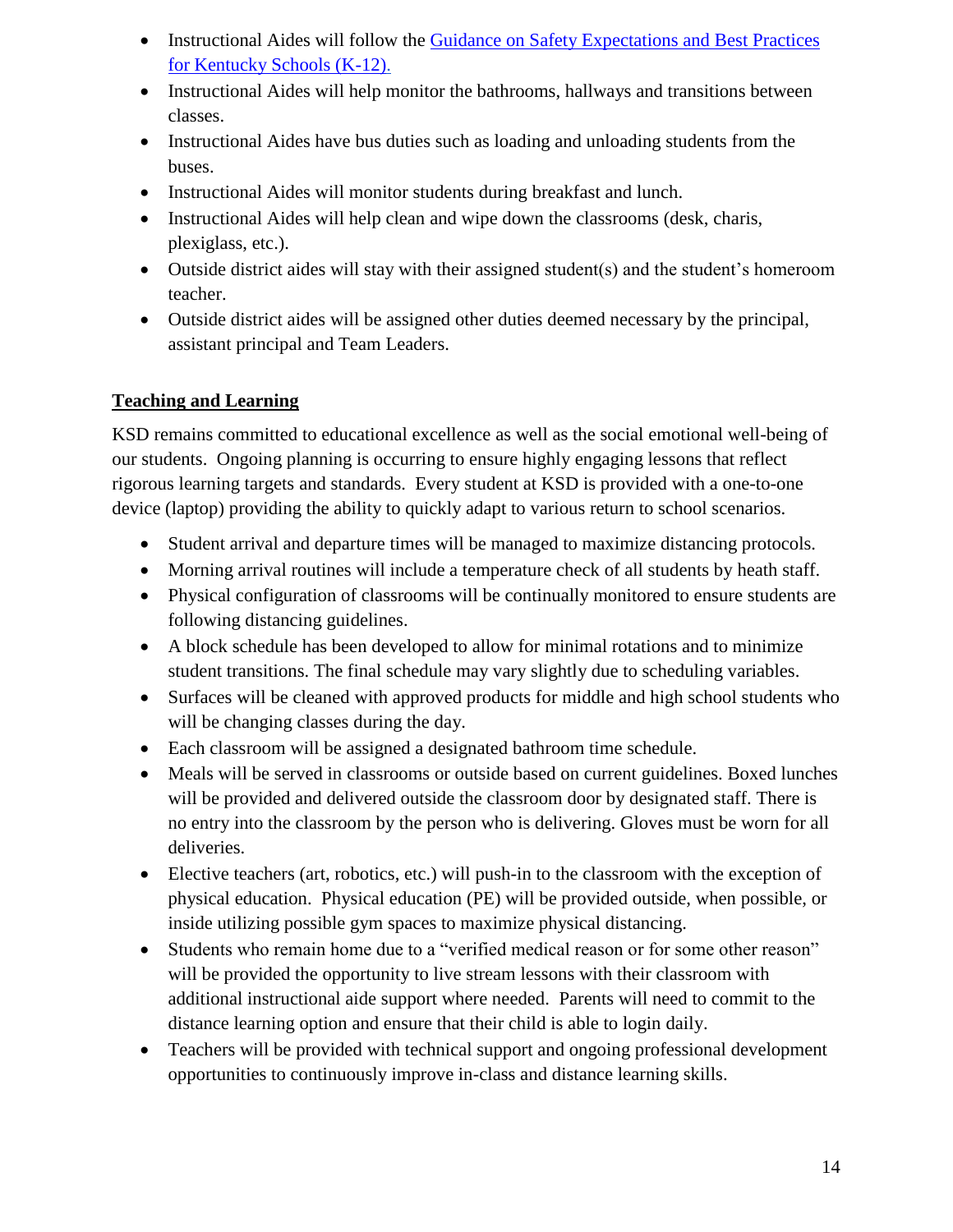## <span id="page-15-0"></span>**Transitioning Back to School**

During the first few weeks back to school, social emotional well-being will be a key component. KSD is committed to ensuring all students feel a strong belonging to the school community and are supported in a caring and inclusive environment. KSD is a Banner Positive Behavioral Interventions and Supports (PBIS) school and has built a PBIS platform to support student and family needs - both in person and remotely. This includes supporting students and staff "real time" with reinforcing **PRIDE** - **P**ositive, **R**esponsible, **I**ndependent, **D**emonstrate Respect and **E**ffort behavior. School-based counselors, school psychologists and social workers will join classrooms (in-person and remote) to support teachers and students. Counselors will conduct individual and group counseling (including social skills groups, and mindfulness activities) with both IEP mandated and non-mandated students requiring additional support. During the initial return to school, enhanced PBIS "lessons" will be provided, regardless of whether a student is remote or attending school in-person.

Assessments will also be important during this initial return to determine where students are and to adjust or adapt plans to accelerate learning for all students. Frequent and continued communication with families will be critical to ensure a smooth transition back to school. Teachers and administrators welcome feedback from families on how children are adapting and how to best meet the needs of each child.

## <span id="page-15-1"></span>**Personnel**

KSD understands that the COVID-19 pandemic has also been stressful on our staff. We are committed to providing frequent communications on policies and procedures as well as information on any changes. Information regarding resources for emotional support, including our Employee Assistance Program (EAP), will be available to our staff.

## <span id="page-15-2"></span>**Additional Considerations**

- The human resources office will work closely with the educational team to ensure proper staffing is in place to meet the needs of all students. KSD will follow current guidelines provided by the KDE to allow for greater flexibility, if needed, for Long-Term Substitutes and Durational Shortage Area Permits.
- All staff will be required to complete the KSD paper Health Screening form before starting to work each day and temperatures will be checked upon arrival to campus.
- All staff will be required to wear masks while on campus.
- Staff will be required to stay home if they are not feeling well or if they have any of the COVID-19 symptoms identified by the CDC. Designated isolation rooms will be available for any staff member that begins to feel ill during the workday. If a staff member does become ill, they will be sent home and required to follow-up with their health care provider prior to returning to work.
- The leadership team will ensure staff are aware of COVID-19 symptoms, when to stay home, and what to do if they have been exposed to someone with a suspected or confirmed case.